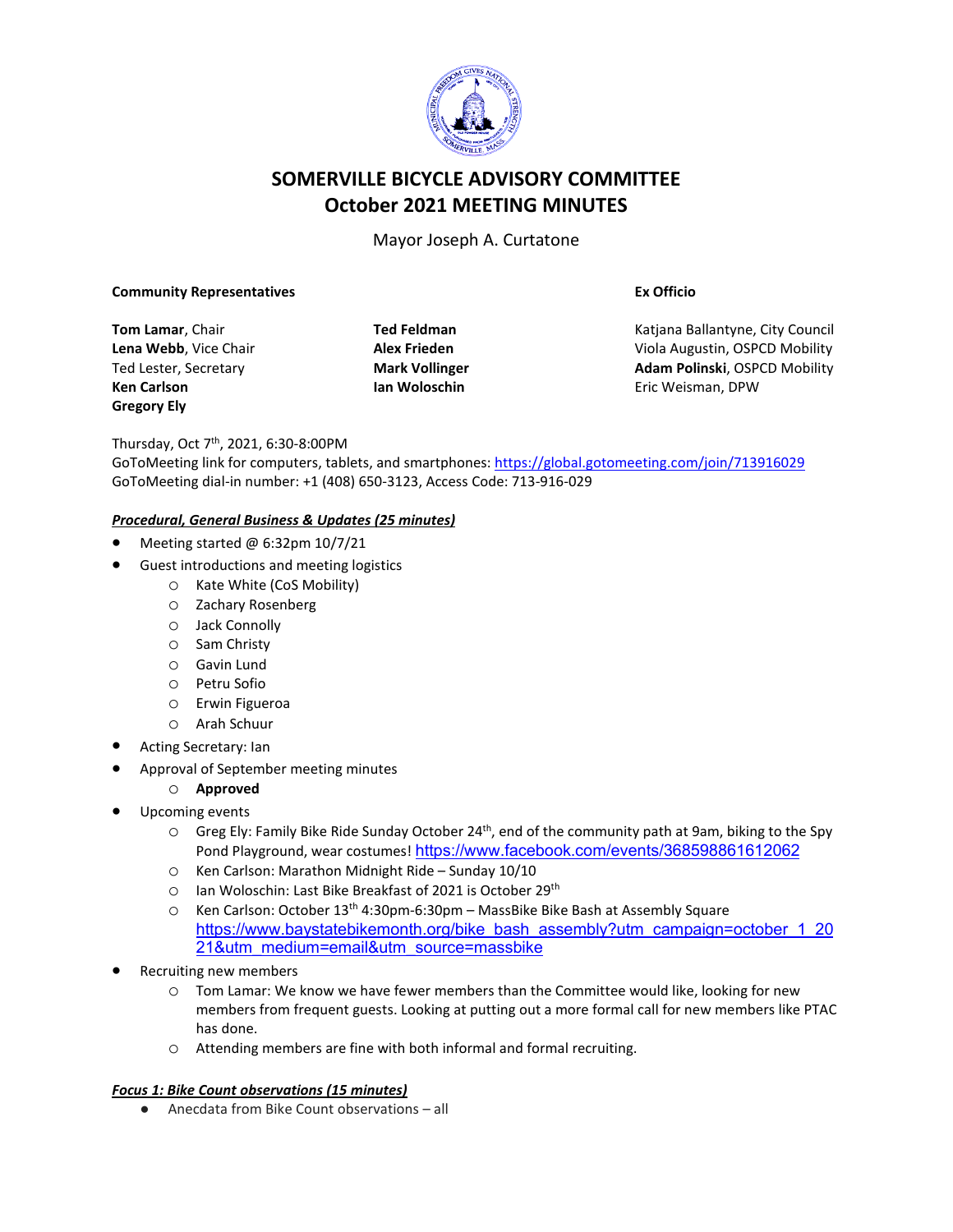- Tom Lamar: For the past two weeks Somerville has run the Annual Bike & Pedestrian Counts
- Tom Lamar: Counted at Medford St @ South St, relatively new flex post protected bike lane and wide right turn, traffic calming has recently been installed. Majority of cars are staying off the traffic calming, but some turn right very quickly across a bicycle/pedestrian route, could use additional tightening/calming.
- Ken Carlson: Counted on Medford St @ Perl Ave, Ken wants a sense of if we're back to prepandemic car traffic, feels that bicycle commuting is more spread out, but still counted 80-100 bikes. Concerned about biking up Medford St from Cambridge that there is a major right turn conflict between bicycles & cars, recently received an email about a community member who was right hooked here. Ken observed many conflicts in one hour, no actual crashes, but definitely an area of high concern. Lots of people biking with kids, extra danger.
	- Petru Sofio: narrow that section of Medford to 1 lane. then 90 out the conflict
- Mark Vollinger: Fellsway @ Shore Drive, just put in flexposts at Shore Drive, bike lane is nicer, more people using facilities, cars coming from Medford are driving down the bike lane though. Also did Assembly Square @ Great River Road, much more foot traffic than last year.
- Ted Feldman: Counted on Tuesday at School St @ Medford St, grey morning, most pedestrians were students going to school. Bike traffic is low, but unsurprising because there are no bicycle facilities here. Many of the counted cyclists included parents with young children on their bikes or riding along side, even riding up School St even though it is very steep. Feels this may indicate that people will brave the hill if it is a low stress route.
	- Mark Vollinger: I feel that school street was surpisingly popular before the closures too. its the most direct from winterhill area to highland and beyond. medford, when open, was a second popular route as it was slightly less steap, but it does send you up to a terrible interesection. I have spoken to several parents that got e-assist to overcome the school street hill.
- Arah Schuur: Counted two mornings and two afternoons at Powderhouse Circle. Haven't tallied everything up yet, but lots of people on bicycles, lots of concerning conflicts across Broadway & north side of College Ave. Hopes that as motorists learn the new configuration they will yield more frequently. Lots of cyclists still confused and taking the lane instead of the bike facilities.
- Erwin Figueroa: Did this morning, Holland Ave St @ Cameron Ave, new to Somerville so no reference to pre-pandemic. Felt there were a lot of cyclists (75+) even though there are no bicycle facilities. Lots of parents with children.
	- Ian Woloschin: There is a preschool right at this intersection
	- Ted Feldman: Interesting behavior when people try to cross this intersection.
- Tom Lamar: Saw more e-scooters/micromobility, should they be counted separately?
	- Mark Vollinger: Thinks they should be counted as "other".
	- Adam Polinski: Agrees
- Tom Lamar: Question, about a dozen counts left to do, are counts being extended until next week?
	- Adam Polinski: Yes, still a few counts open, put out another call for help, will try to get it done next week, more help from the community would be helpful
	- [https://docs.google.com/spreadsheets/d/17DyA281PKx0wrczbZezL41z97G8TrGJ3-](https://docs.google.com/spreadsheets/d/17DyA281PKx0wrczbZezL41z97G8TrGJ3-9nn0u2qdTA/edit#gid=0) [9nn0u2qdTA/edit#gid=0](https://docs.google.com/spreadsheets/d/17DyA281PKx0wrczbZezL41z97G8TrGJ3-9nn0u2qdTA/edit#gid=0)

#### *Focus 2: Engineering team design feedback (20 minutes) – Ted F*

- Powder House Boulevard at Alewife Brook Parkway
	- Ted Feldman: Also known as Clarendon Hill Intersection Improvements. SBAC was asked to review plans. Project reduces the width of the lanes and prevents cut-through traffic on the new side street created by the project.
		- Issues with signalling, pedestrian phases should be on recall, no separate phases for bicycles even though there are bicycle crossings in the plans, intention might be for bicycles to use pedestrian phasing but not clear from plans.
		- Chicanes were indicated in the new residential access road, would like more details.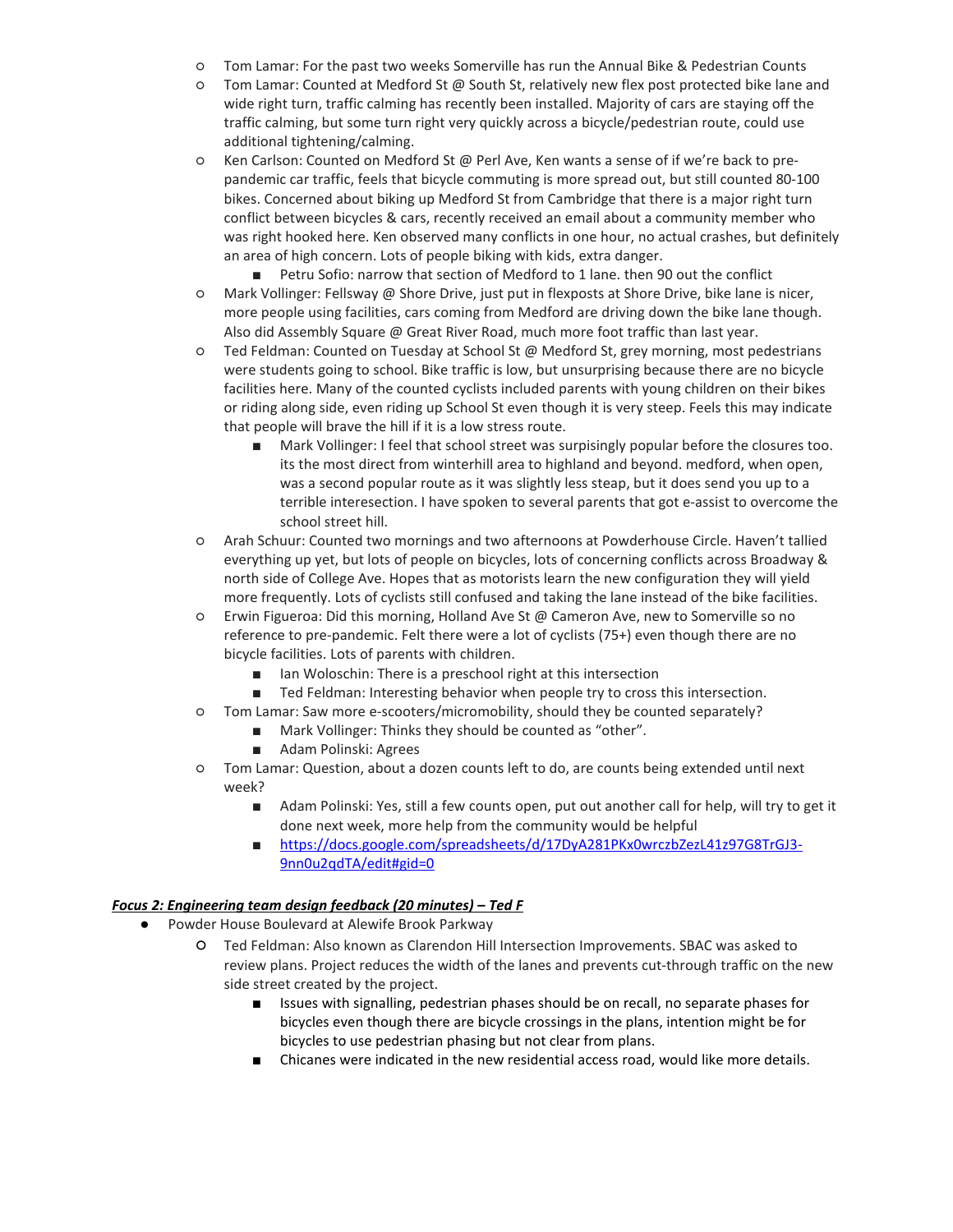- Questions about the placement of the sidewalk on the north side of the new residential road and whether or not parking would be included, this might help reduce cut-through traffic.
- Lane widths look great, but why is it 11' north of Powderhouse Blvd? Can it be narrower?
- Can the sidewalk be aligned better for desire lines?
- No designated space for bike queuing, is this ok?
- Can lane width reduction be extended as far as possible?
- How does bicycle flow work for a cyclists going west on North Street and turning right onto Powderhouse Blvd?
- Tom Lamar: Details appear to be coming together nicely, very excited.
- Lena Webb: Anecdotally, was on Alewife @ Broadway, talked to a pedestrian who was frustrated by the current lane design, felt the lanes should be reduced to one in each direction, very excited to hear about the project.
- Ken Carlson: SASS is focusing on Alewife Brook Parkway, looking for a major road diet for the entire length, using precedence of this project to extend road diets further.
- Ted Feldman: If we put in an awesome facility here it could be a missed opportunity to not extend it further.
- Ken Carlson: This is an environmental/economic justice area.
- Lena Webb: Greenway connects to the Minuteman/Alewife MBTA Station.
- Adam Polinski: Planning for fully protected raised cycletracks on Powderhouse Blvd to North St, not a long stretch, but is uphill.
- Ted Feldman: This is the 65% plan, will there be another review?
- Adam Polinski: This is likely the last time to weigh in as a community, City Staff will take this to DCR afterwards, need input from residents in project area. Will move to 100% over the winter and plan to start construction in the spring.
- Ken Carlson: Is North St on the resurfacing plan?
- Adam Polinski: No, not for at least a couple of seasons. Not really using the 5 year plan anymore, mostly focusing on a 2-3 year plan, easier to manage.
- Ted Feldman: Is the new resurfacing plan available?
- Adam Polinski: No, not right now, working on it.
	- **ACTION: City Staff will present update on resurfacing plan over the winter**
- Narrow section of South St
	- Ted Feldman
		- Push by developers to redo street, would change direction of traffic on South St, could open options for bicycle facilities
		- SBAC favors a unidirectional bike lane for the narrow portion of South St, but depends on volume/speeds of vehicles
		- Might be a good place to use minimal protection, such as armadillos
	- Tom Lamar: Likes overall idea

## *City Update (30 minutes)*

- Update on construction projects and remaining planned construction this season
	- o Powderhouse Circle
		- Construction Update
			- Last application of tan surface treatment scheduled for tomorrow morning
			- Remaining flexposts and traffic signs scheduled for installation next week
			- Signals will be bagged soon as well, then project will be complete
		- Comments?
			- Sam Christy: Prior to construction Powderhouse Circle was a bit of a "wild west", but seemed to work out ok. Have not used the bike lanes, just take the lane and that seems to work out fine. Suggests putting sharrows in the main lanes.
			- Adam Polinski: No promises yet, but sharrows are part of a bigger picture strategy and don't always make sense, but this may be an exception?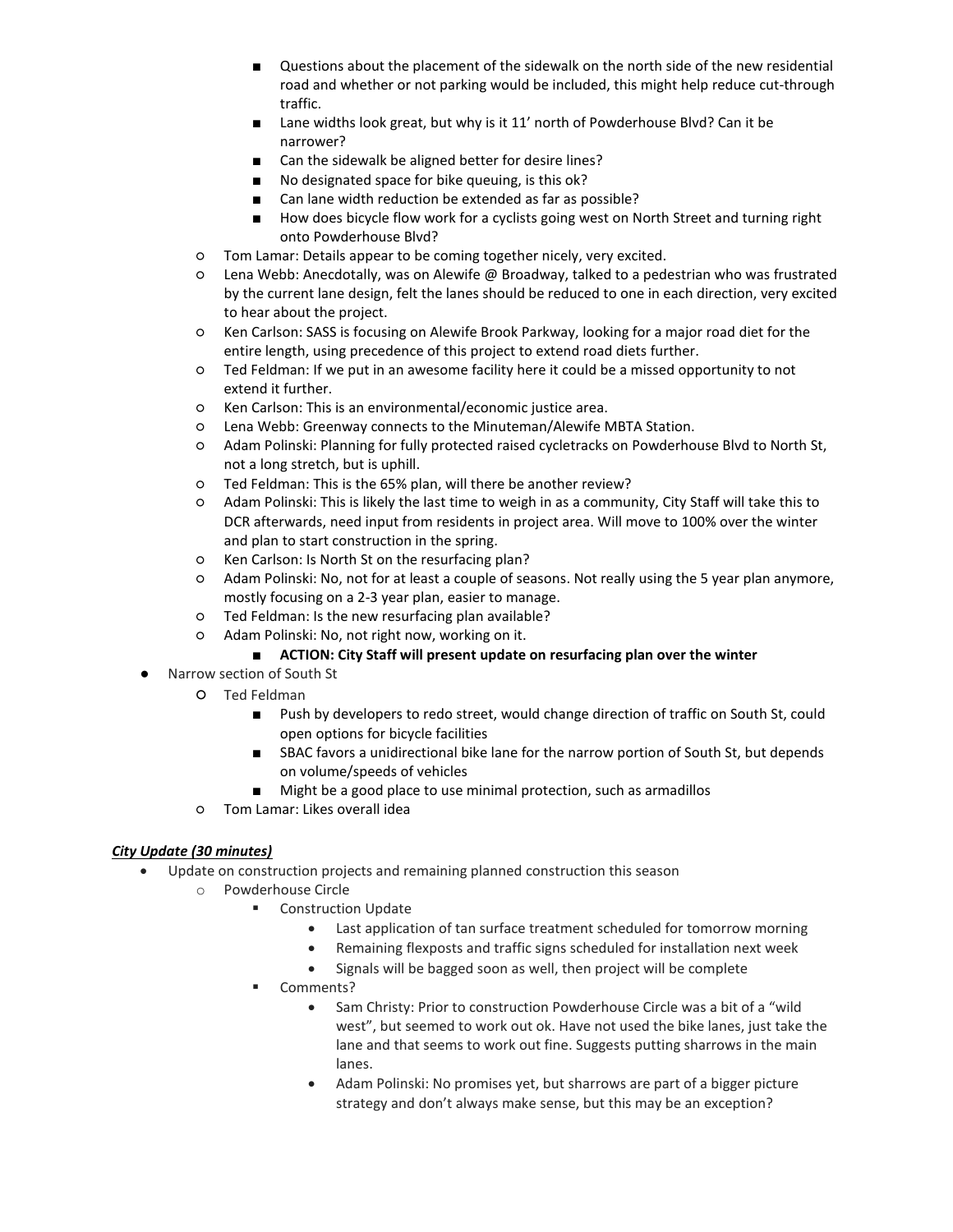- Ted Feldman: Asked Sam if Sharrows feel helpful?
- Sam Christy: Yes, family hasn't owned a car in 15 years and feel that Sharrows are helpful. Curious about why bike lane around Powderhouse Circle seems so convoluted.
- Ted Feldman: Oddly shaped intersection, safest option is to try and keep bike lanes parallel to crosswalks and for bike lanes & crosswalks to be perpendicular to motor vehicle conflict points.
- Adam Polinski: Consultant came back with this design and this meets best practice for all ages/all abilities bicycle facilities. A bigger capital project would change curbs/geometry that would allow for a less convoluted path, this was the best inexpensive option.
- Sam Christy: Roundabout feels much clearer about where you should be. Feels that the roundabout makes it feel like bicycles are not allowed in the lane and must be in the bike lane.
- Tom Lamar: Feels design is working as intended, speed is much less than before. Some concerns about motor vehicles not yielding on exits. Feels that sharrows could make sense to make it more obvious that bicycles can use the regular lanes.
- Ted Feldman: What about a Bikes May Use Full Lane sign? Less expensive than sharrows?
- Ian Woloschin: Somerville has sort of already established precendent on Beacon St, many cyclists refuse to use the cycle track, no sharrows to indicate that cyclists can use the street.
- Ted Feldman: Could SPD place a Variable Message Board?
- Ian Woloschin: VMBs go into hibernation for winter soon.
- Tom Lamar: Encourages attendees to bike through the roundabout to check it out
- Ted Feldman: Have the no turn conditions been followed?
- Adam Polinski: Not entirely, need to put up flexposts
- o Somerville Ave (SAUSI)
	- Wrapping up now, but not entirely complete just yet.
	- Two way traffic restored on Oct 18<sup>th</sup>
	- Signal timing optimization continuing
	- Comments
		- Ken Carlson: Cycle track ends by Target, what's the transition look like?
		- Adam Polinski: Don't know right now, more construction is planned for next spring though.
		- Tom Lamar: Will the cycletrack at D2 be open when the street is reopened? If not, would it be better to restrict the street to bus-only until the cycletrack can open?
		- Adam Polinski: No, D2 work will extend beyond this fall. Can ask about restricting the street, but there are logistics issues getting construction access to D2.
		- Mark Vollinger: that is a big gap in equity for level of service
- o College Ave
	- Sidewalk reconstruction continues
	- Traffic Board Hearing is being scheduled
	- **Milling & Paving has been pushed to next spring**
- o GLX Adjacent Items
	- Washington St Floating Bus Stops still TBD
	- **Broadway @ Boston Ave Slip Lane Removal construction will begin later this month**
	- School St Bridge open to pedestrians & emergency vehicles
- o Wellington Bridge
	- Outstanding construction deferred to spring
	- MassDOT flexpost approval was seasonal, will be restored in spring